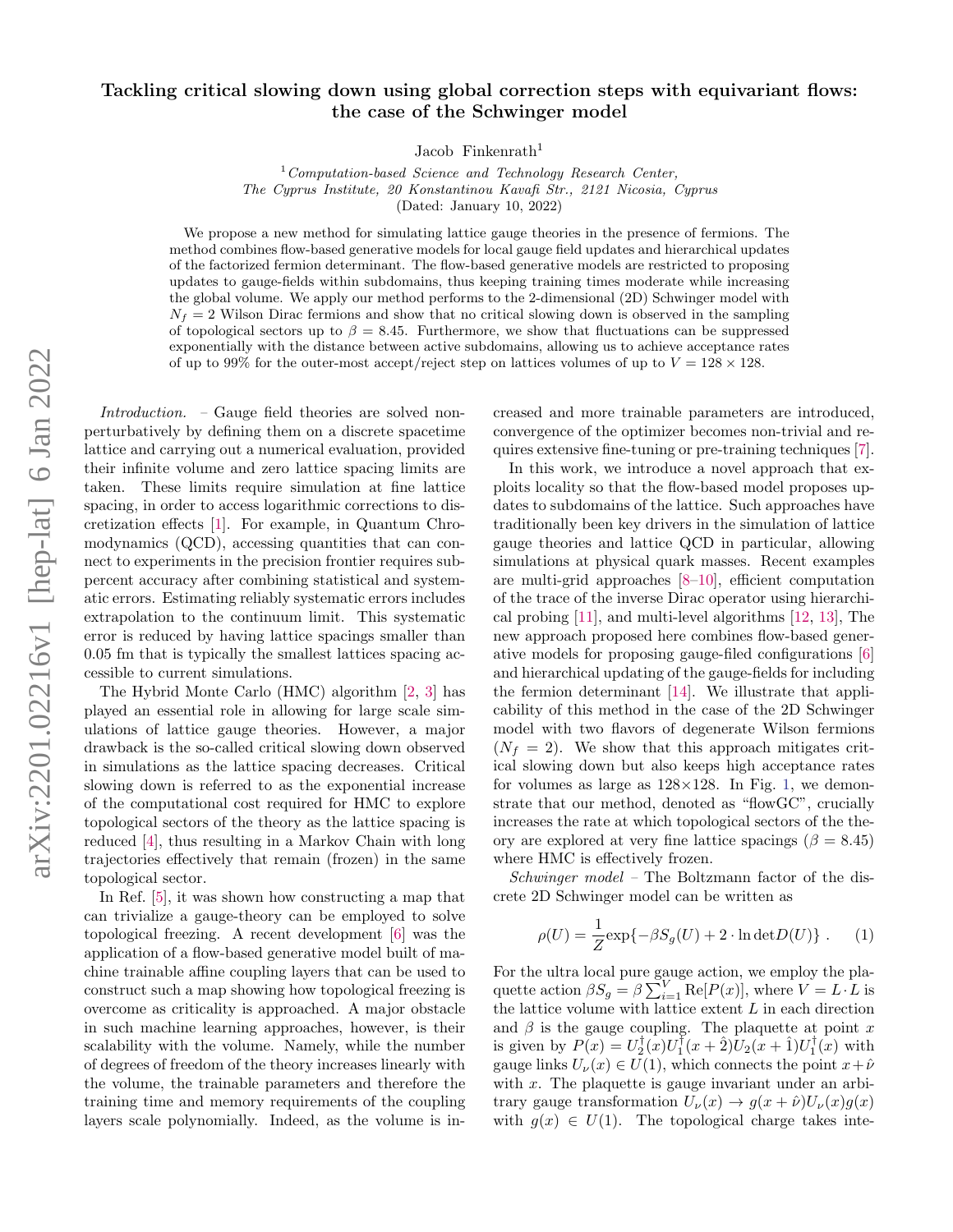

<span id="page-1-0"></span>FIG. 1. Monte Carlo history of the topological charge at a coarse lattice with  $\beta = 3$  (upper panel) and a fine lattice with  $\beta = 8.45$  (lower panel) at a volume of  $V = 128 \times 128$  generated using the HMC algorithm and the flowGC method proposed.

ger values in the Schwinger model and can be defined by  $Q = 1/(2\pi) \sum_{i=1}^{V} (\arg(P(x)), \text{ where } \arg(e^{i\theta}) = \theta.$  The fermion action is given by the determinant of the Wilson Dirac operator  $D(U) \in \mathbb{C}^{2V \times 2V}$ , which can be represented as a complex sparse matrix with a real determinant, see e.g. Ref. [\[15\]](#page-5-13).

Corrections via Metropolis accept/reject steps – Given a process  $T_0(U \to U')$ , which allows proposing a new sample  $U'$  starting from a previous sample  $U$  with known distribution  $\tilde{\rho}(U')$  and for which detailed balance is satisfied, a set of configurations  $\{U\}$  weighted with a fixed point distribution  $\rho(U)$  can be generated via a Markov chain. This is given by a combination of a proposal with a subsequent Metropolis accept/reject step

<span id="page-1-1"></span>\n- 0) Propose 
$$
U'
$$
 according to  $T_0(U \to U')$
\n- 1)  $P_{acc}(U \to U') = \min \left[ 1, \frac{\tilde{\rho}(U)\rho(U')}{\rho(U)\tilde{\rho}(U')} \right].$
\n

Most Markov Chain Monte Carlo algorithms used for large scale simulations of lattice gauge theories, such as the HMC algorithm, are based on this approach, where the Metropolis accept/reject step works as a global correction (GC). In general, the Boltzmann factor  $\rho$  depends on extensive quantities, i.e. the actions are extensive quantities, such as the corresponding variances scale with the physical volume. Assuming that the ratio of distributions  $(\tilde{\rho}(U)\rho(U'))/(\rho(U)\tilde{\rho}(U'))$  is log-normal distributed, then for the acceptance rate  $P_{acc}$  of Eq. [\(2\)](#page-1-1), it follows that

$$
P_{acc} = \text{erfc}\{\sqrt{\sigma^2(\Delta S)/8}\}\tag{3}
$$

with the variance  $\sigma^2(\Delta S)$ , where  $\Delta S = \ln{\rho(U')}$  –  $\ln{\{\rho(U)\}} + \ln{\{\tilde{\rho}(U')\}} - \ln{\{\tilde{\rho}(U')\}}$  [\[16\]](#page-5-14). The extensive character of  $\Delta S$  implies that the acceptance rate drops exponentially as the volume increases. In order to achieve high acceptance rates, it is necessary to minimize the variance  $\sigma^2(\Delta S)$ , which can be done

- 1. by using correlations between  $\rho$  and  $\tilde{\rho}$
- 2. by reduction of the degrees of freedom of  $\rho$  and  $\tilde{\rho}$ .

For HMC, case 1 above applies, namely the distance of  $\rho$  and  $\tilde{\rho}$  of the distribution of the Shadow Hamiltonian [\[17,](#page-5-15) [18\]](#page-5-16), is minimized. A combination of both cases leads to a generalization of the GC step of Eq. [\(2\)](#page-1-1), which is achieved by introducing a hierarchy of filter steps. If we factorize the target fixed point distribution  $\rho(U)$  into  $n+1$  parts  $P_i$  with

<span id="page-1-2"></span>
$$
\rho_j(U) = P_0(U, \{\alpha^{(0)}\}) P_1(U, \{\alpha^{(1)}\}) \dots P_j(U, \{\alpha^{(j)}\}),
$$
\n(4)

where  $j \leq n$ ,  $\rho_n(U) \equiv \rho(U)$  and  $\{\alpha^{(j)}\}$  are arbitrary sets of parameters, then the GC step in Eq.  $(2)$  splits into n successive steps, with the  $j<sup>th</sup>$  given by

$$
P_{acc}^{j}(U \to U') = \min\left[1, \frac{\rho_{j-1}(U)\rho_j(U')}{\rho_j(U)\rho_{j-1}(U')}\right]
$$

$$
= \min\left[1, \frac{P_j(U', {\alpha^{(j)}})}{P_j(U, {\alpha^{(j)}})}\right].
$$
 (5)

Now we can introduce a hierarchy of nested accept/reject steps which can be iterated to filter out local fluctuations effectively.

Flow-based generative models and trivializing maps – We employ gauge equivariant maps  $(m(U))$  as in Ref. [\[6\]](#page-5-5), constructed by combining coupling layers  $m = \prod_j g_j$ . The map is required to transform gauge-fields from a trivialized phase of our gauge model with distribution  $\rho_{trivial}$ into a non-trivial distribution  $\tilde{\rho}$ , i.e.  $m(U)$ :  $\rho_{trivial}(U) \rightarrow$  $\tilde{\rho}(U)$ . Each coupling layer  $g_i$  transforms a set of active gauge links using a set of gauge-invariant objects, such as plaquettes. The maps can be represented by tunable convolutional networks with few hidden layers [\[19–](#page-5-17)[21\]](#page-5-18). Keeping track of the phase space deformation, this transformation can be computationally simplified using active, passive, and static masks, such that the Jacobian of the transformation becomes triangular. This yields a tractable determinant of the Jacobian of the transformation, which is needed to train the parameters of the coupling layers.

Now, we can write the distribution of the generative model as  $[6, 19]$  $[6, 19]$  $[6, 19]$ 

$$
\tilde{\rho}(U) = \rho_{trivial}(m^{-1}(U)) \prod_j \det J(g_j^{-1}(\{\alpha_j^{(0)}\})) \qquad (6)
$$

with the trivial distribution  $\rho_{trivial}$  and the Jacobian  $J(g_j^{-1}(\{\alpha_j^{(0)}\})$  of each coupling layer. The parameters  $\{\alpha_j^{(0)}\}$  are tunable weights in the coupling layers.

Minimizing directly the variance of the accept/reject step in  $(2)$  requires pairs of configuration U, U', with U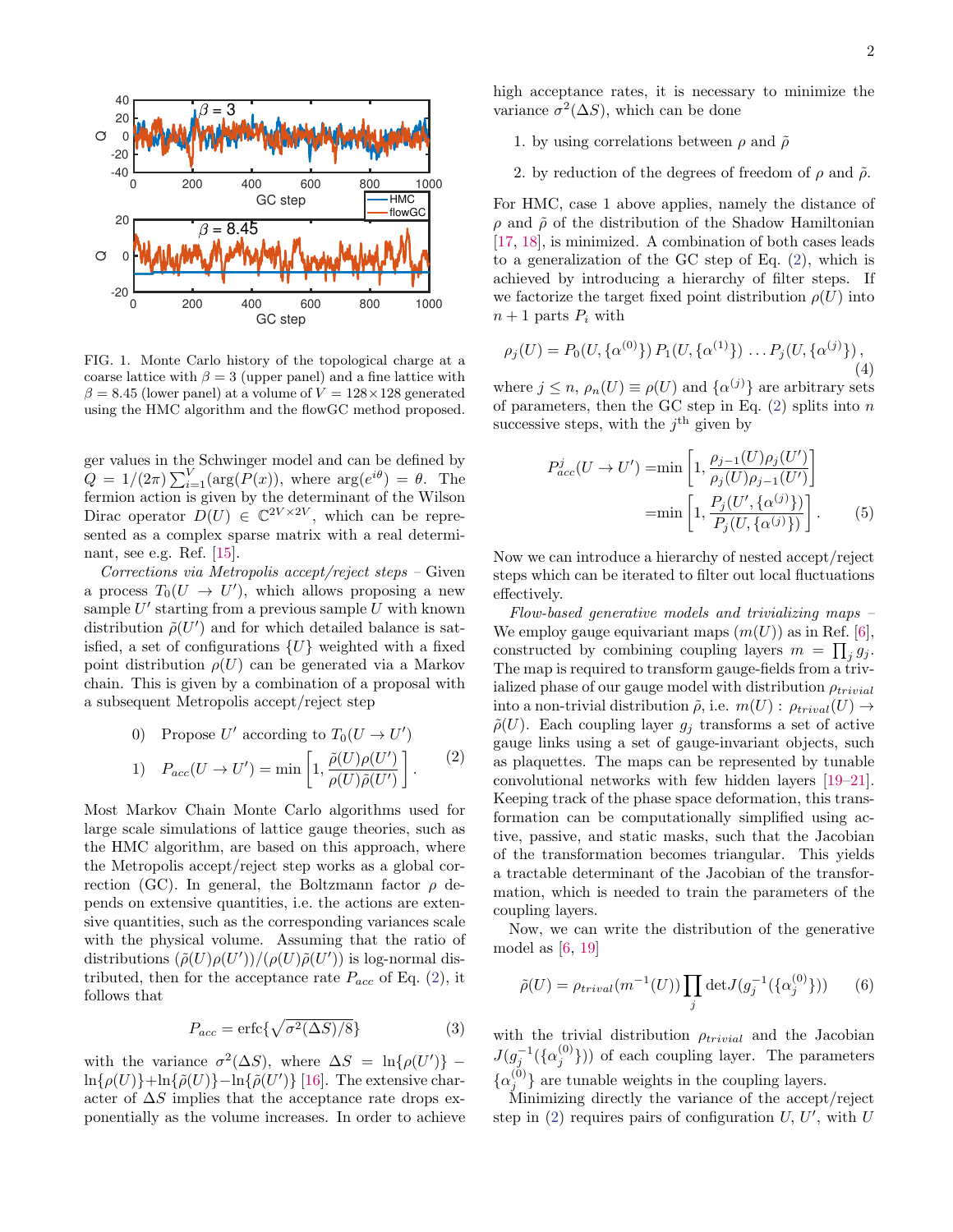distributed via  $\rho(U)$ , which are *apriory* not available. It turns out that minimizing the difference between  $\tilde{\rho}$  and  $\rho$ is sufficient and leads to the definition of the loss-function as the Kullback-Leibler divergence

$$
loss(U) = \ln(\tilde{\rho}(U)) - \ln(\rho(U)),\tag{7}
$$

which can be now minimized by training through iteratively drawing random samples with  $\rho_{trivial}$  and adjusting the weights  $\alpha_{i,j}^{(0)}$  in the coupling layers.

Domain decomposition of gauge equivariant flows in the 2D Schwinger model. – In Refs.  $[6, 22]$  $[6, 22]$  $[6, 22]$ , equivariant flows were introduced for generating field configurations of the 2D pure-gauge Schwinger model, demonstrating improved sampling of topological sectors at large values of the coupling, namely  $\beta = 7$ , where HMC fails. Suppressing volume fluctuations within  $\sigma^2$ (loss), however, proved challenging for lattices with  $L > 16$ , which is the interesting case. We will show that this can be addressed by splitting the accept/reject step in Eq.  $(2)$ ) using domain decomposition and, thus, limiting the dimension of  $\tilde{\rho}$  to the size of the domains. Because the pure gauge action is ultra local, updates of links within domains can be carried out independently of other domains if links that lie in or at the boundary of the domains are kept constant. We employ equivariant flows that are trained to generate link variables within the domain, given a fixed set of links connecting the domains. To ensure ergoticity, we periodically shift the lattice by a random translations  $T_{\vec{x}} : \vec{x_0} \to \vec{x_0} + \vec{x}$ , similar to Ref. [\[23\]](#page-5-20). While the lattice action  $\langle \rho(U) \rangle = \langle \rho(T_{\vec{x}}(U)) \rangle$  is invariant under translation, the trained gauge equivariant map is apriori not  $\langle \tilde{\rho}(U) \rangle \neq \langle \tilde{\rho}(T_{\vec{x}}(U)) \rangle$ . This means that after each shift, to calculate  $\tilde{\rho}(U)$  we need to apply the reverse map  $m^{-1}: U \to U_{trivial}$  to obtain the prior distribution. As an empirical check, we measure  $\langle \tilde{\rho}(U) \rangle$  as we vary the frequency by which we shift the lattice, as shown in Fig. [2.](#page-2-0) We see that translations result in small fluctuations of the resulting distribution, indicating that no violation in translational invariance with statistical significance is observed.

To train the flow with fixed boundary conditions, we start from the software and workflow that implements the periodic boundary conditions followed in Ref. [\[22\]](#page-5-19). Namely, we train a flow using periodic boundary conditions for a lattice with dimensions  $l \times l$ , with l being the lattice extent of the domains, i.e. the global lattice is constructed from  $n \times n$  domains with  $n = L/l$ . The flow is then re-trained allowing only the links which do not enter the plaquettes and span boundaries to be updated. While training, the configurations in each batch use different boundary links but are kept constant between training iterations or epochs of one era. For each era, we re-generate boundary links using a flow trained with periodic boundary conditions. We use a batch size of 4096 and 1000 epochs per era. Indicatively, for  $\beta = 8.45$ , training took about 14 hours on an NVIDIA V100 GPU,



<span id="page-2-0"></span>FIG. 2. The flow distribution  $\tilde{\rho}$  as a function of the number of iterations between random shifts of the lattice. For comparison the result for 1 shift per iteration is drawn with the horizontal band.

reaching an acceptance rate of 28% using  $l = 8$ . With such a flow, trained for local updates and to which we can add random translations with minor effect on the resulting density, it is straightforward to generate ensembles of larger lattices, as demonstrated in Fig. [1](#page-1-0) for  $L=128$ . Note that in order to change topological sectors, there is a lower bound on the physical domain size, which for this √ a lower bound on the physical doma<br>case  $(l/\sqrt{\beta} = 8/\sqrt{8.45})$  is satisfied.

Global correction steps using fermions. – Integration of the fermions in the path integral yields the determinant of the Wilson Dirac operator as in Eq. [1,](#page-0-0) a non-local operator. Nonetheless, the fermion action can be splitted in a way that allows using Eq. [\(4\)](#page-1-2) via a recursive Schur decomposition,

$$
\det D(U) = \det \mathcal{S}(U) \cdot \prod_{i} \det D(U_i^{(1)}) \tag{8}
$$

with the Schur complement that is defined on the even blocks,  $\mathcal{S}(U) = 1 - D^{-1}(U_{e,e}^{(1)})D(U_{e,o}^{(1)})D^{-1}(U_{o,o}^{(1)})D(U_{o,e}^{(1)})$ and the block Dirac operators  $D(U_i^{(1)})$  defined on a block. The superscript (1) denotes the first level decomposition since the Schur decomposition can be applied recursively to multiple levels. Here we only use a single level. The decomposition effectively factorizes the long range modes, which are captured by the Schur complement, from the short range modes, captured by the block operators. Note that as in the gauge-field domain decomposition, the block operators only depend on links within a domain, that means they decouple exactly from each other. The procedure is perfectly suited to be used in a hierarchy of accept/reject filtering steps because it introduces additionally a computational cost ordering. The accept/reject steps of the block operators can be done in parallel and can be iterated to filter out larger local fluctuations of the determinant. In this work, the problem sizes are sufficiently small for LU-decomposition to be used for the determinant calculation. For systems with more degrees of freedom however, such as in lattice QCD, the determinant ratio can be estimated stochastic, as discussed in Ref. [\[14\]](#page-5-12).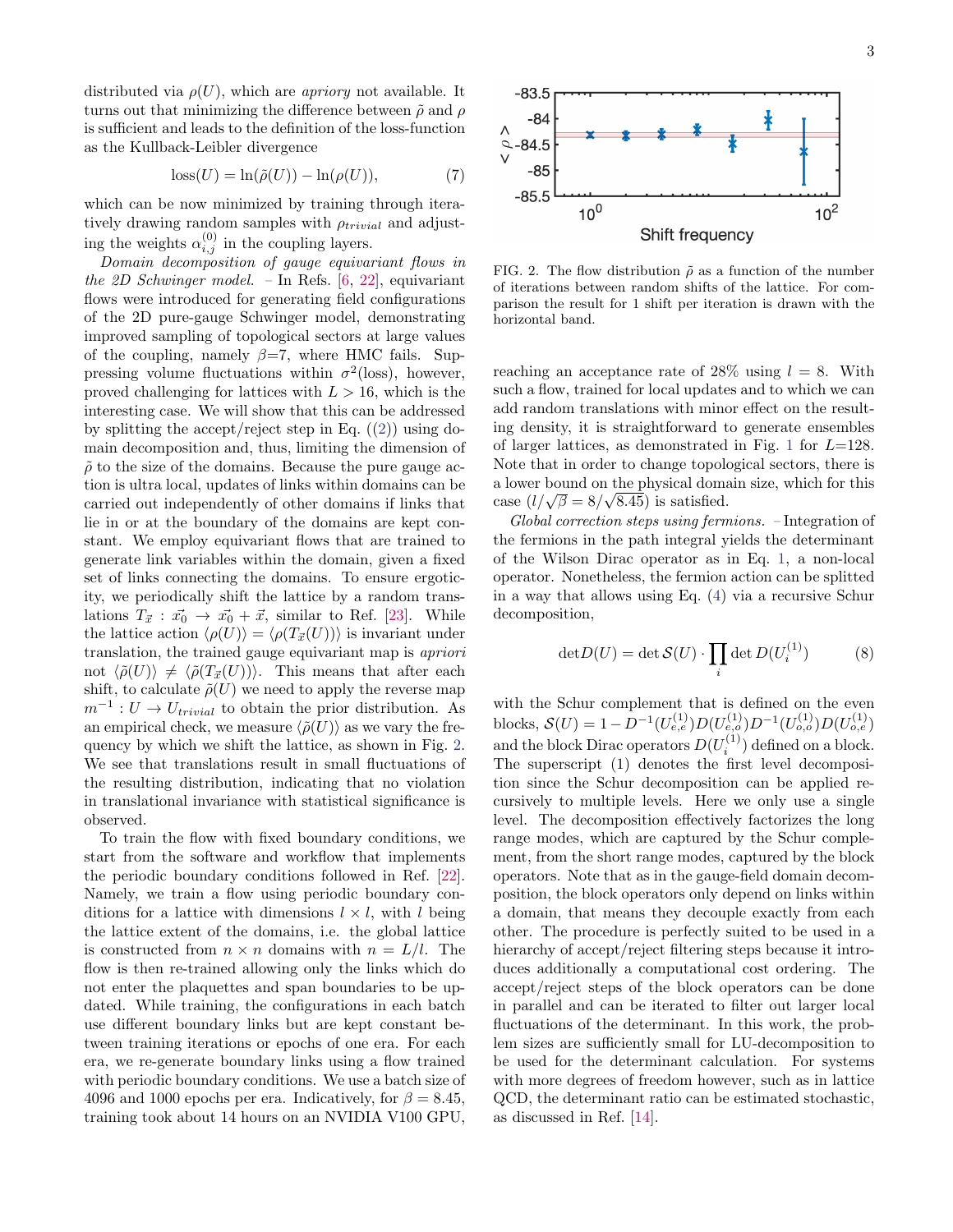The Schur complement  $\mathcal{S}(U)$  contains the interactions between the domains and, therefore, scales with the volume as an extensive quantity. The acceptance rate of the global correction step, thus, decreases exponentially with the volume. We mitigate this by introducing parameters to exploit correlations between the different factors of the action. Namely, a shift in the gauge coupling can be introduced between the pure-gauge action and the determinant

$$
S(\beta, \Delta \beta) = (\beta + \Delta \beta)S_g + S_f \tag{9}
$$

with  $S_f = -2 \cdot \ln \det D(U)$ . The variance of the action is minimized when  $\Delta\beta$  fulfills the relation

$$
\Delta \beta = -\text{cov}(S_g, S_f) / \sigma^2(S_f),\tag{10}
$$

with  $cov(x, y)$  the covariance of x and y. One way to use this feature is, for example, to generate flow based updates of the domains using  $\beta + \Delta\beta$  as the coupling and reweighting back to the target coupling  $\beta$  during the accept/reject step of the global correction. In our algorithm, which as will be explained includes four accept/reject steps, we generalize this approach by allowing for a different  $\Delta\beta$  at each step [\[14\]](#page-5-12). Details of the steps and the values of  $\Delta\beta$  used are given in the Supplemental Material.

To further improve the global acceptance rate we note that domains decouple effectively exponentially with their distance via  $\propto \exp(-c_0 m_{PS} \cdot |x-y|)$  and the effective decoupling length, therefore, depends on the lowest physical mode, i.e. the pseudoscalar mass  $m_{PS}$  [\[12,](#page-5-10) [24\]](#page-5-21). We, thus, increase the distance between domains being updated by generalizing the checkerboard coloring of the blocks to four colors and only update domains of same color, while all others are kept constant. In two dimensions this is possible if the decomposition is such that it yields an even number of domains in each direction. The global acceptance rate can now be further increased by introducing an additional intermediate step, which includes corrections from the eight blocks surrounding the block being updated, i.e. a  $3L_b \times 3L_b$  operator, with the active  $L_b \times L_b$  block located in the center. We model the variance of the global GC step as

$$
\sigma^2(V,\beta,d,m_{PS}) = \frac{A \cdot V}{m_{PS}\beta^{3/2}} \cdot \exp\{-B \cdot d \, m_{PS}\}, \tag{11}
$$

where  $d$  is the distance between active domains and find  $A = 0.0030(1)$  and  $B = 2.4062(59)$ . From now on, the method described will be referred to as a 5-level flowGC algorithm, which includes the following steps:

- 0. Flow proposal to generate 100 samples within each active block with  $l = 8$
- 1. Accept/reject step over the 100 samples using the pure gauge action of the active blocks as target probability and keeping the final accepted configuration. The acceptance rate is  $P_{acc}^{(1)} \sim 0.25$ .



<span id="page-3-0"></span>FIG. 3. The variance of the global correction step as a function of the global volume  $(V/\beta)$  for  $\beta = 3$  (darker points) and  $\beta = 8.45$  (lighter points). We show the naive global correction step GC without hierarchical filtering of the block and extended block operator (diamonds), as well as for the 5-level flowGC algorithm with block distance  $L_b = 8$  (circles), with  $L_b = 16$  (stars), and with  $L_b = 32$  (square).

- 2. Calculation of the determinant of the block operator  $D(U_i)$  with  $L_b = n \cdot l$  with  $n \in {1, 2, \ldots}$  and accept/reject. Repeat, starting from step 0. and repeat two to four times. The acceptance rate with  $n = 2$  is  $P_{acc}^{(2)} \sim 0.7$ .
- 3. Calculation of the extended  $3L_b \times 3L_b$  Dirac operator and performance of an accept/reject step. Repeat, starting from step 0. twice. The acceptance rate is  $P_{acc}^{(3)} \sim 0.75$ .
- 4. Calculation of Schur complement term performing a global accept/reject step correcting to the target probability  $\propto \exp\{-\beta S_q + S_f\}.$

The significance of including steps 2. and 3. should be stressed here, since not including them results in an acceptance rate that quickly decreases with increasing volume, as shown in Fig. [3.](#page-3-0) Note that for the 5-level flowGC algorithm studied here, 15.6% of the gauge links are updated in each global iteration step. When varying the block sizes of the fermion determinant domains,  $L_b$ , the total ratio does not change since we keep the flow based proposal fixed to  $l = 8$  blocks for the flow update in step 1. Therefore, the improvement of the acceptance rate observed as we increase the domain block sizes  $(L_b = 8,$  $L_b = 16$ , and  $L_b = 32$  in Fig. [3\)](#page-3-0) is due to the increased distance between active domains and the effectiveness of the filtering applied in step 3. From this analysis, we conclude that for a lattice of size  $L = 128$  we can achieve  $P_{acc} > 0.97$  for distances  $d \gtrsim 16$ .

Markov Chain Monte Carlo simulations with dynam*ical fermions.* – We generate Markov chains with  $\beta \in$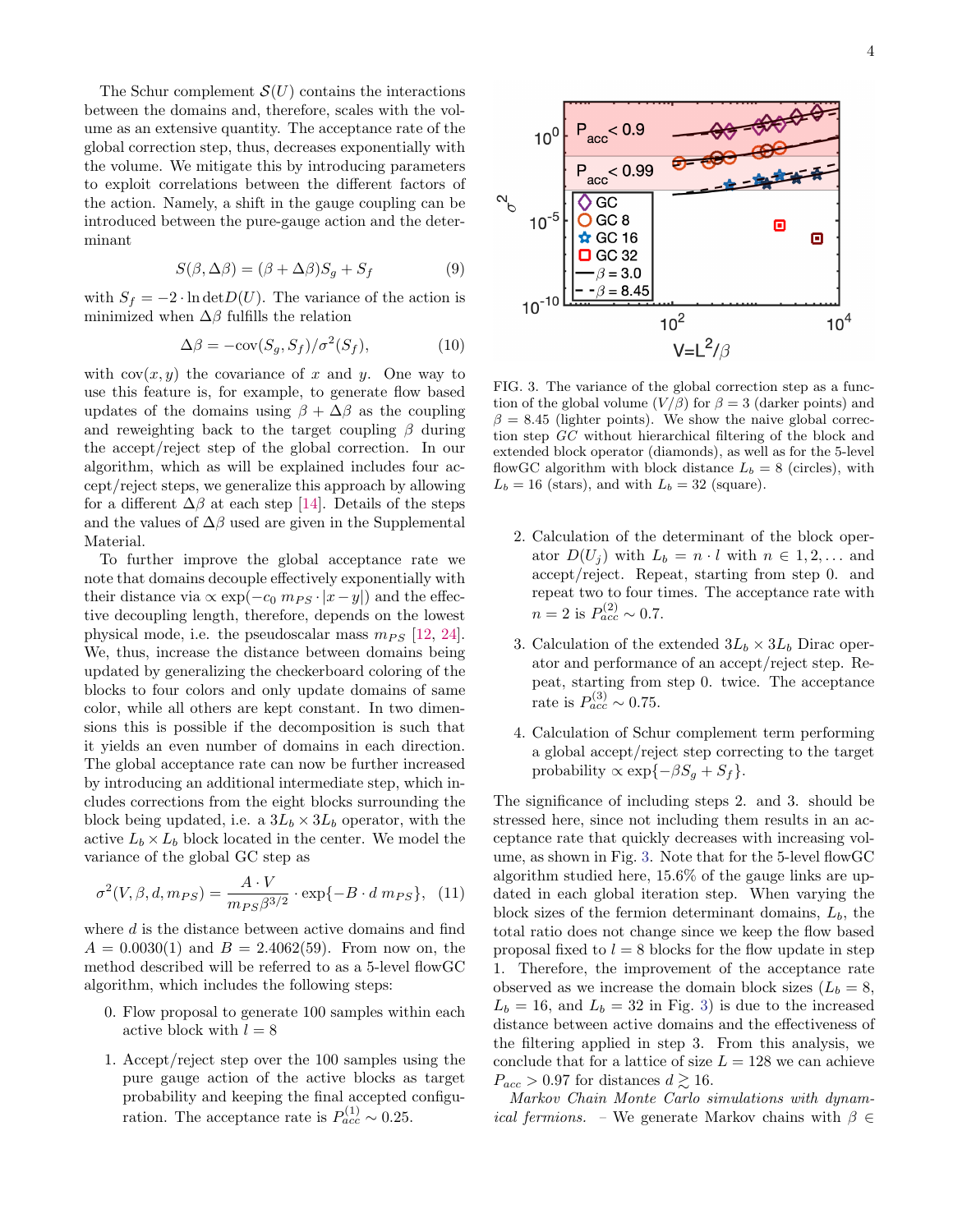<span id="page-4-0"></span>TABLE I. The coupling  $\beta$  and bare fermion mass  $m_0$  used for three representative  $N_f = 2$  ensembles of the total generated. We also show the measured plaquette  $(P)$  and topological charge  $(Q^2)$ . For the ensembles with gauge couplings  $\beta \in$ [1, 6] we set the parameters as in Ref. [\[15\]](#page-5-13), while for the finer lattice  $\beta = 8.45$  we refer to Ref. [\[25\]](#page-5-22).

| m <sub>0</sub> | $am_{PS}$ |                                                                                | Ω <sup>2</sup> |
|----------------|-----------|--------------------------------------------------------------------------------|----------------|
|                |           | 3.0 $\vert$ -0.082626 $\vert$ 0.2241(38) $\vert$ 0.82705(12) $\vert$ 67.6(112) |                |
|                |           | 6.0 $\vert$ -0.034249 $\vert$ 0.1649(23) $\vert$ 0.91659(10) $\vert$ 24.3(24)  |                |
| $8.45$   0.0   |           | 0.1951(17) 0.94084(7) 21.9(25)                                                 |                |

[1.0, 8.45] and lattice sizes of  $L/\beta \in [22, 74]$ . The gauge coupling range spans from values where topological sampling is possible using HMC ( $\beta \in [1, 4]$ ) to values where with HMC we observe the onset of critical slowing down  $(\beta \in [4, 6])$  as well as values of  $\beta > 6.00$ , where the HMC algorithm effectively freezes. In Table [I,](#page-4-0) we list the parameters and observables measured for three values of  $\beta$ that are representative of these three regions. To compare how well the topological charge is sampled, we measured the so-called tunneling rate per global acceptance step via

$$
T(Q) = \langle |Q_i - Q_{i+1}| \rangle.
$$
 (12)

We choose this quantity rather than the auto-correlation time to compare the topological sampling behavior of the different algorithms, since it increases with the lattice exdifferent algorithms, since it increases with the lattice extent  $L/\sqrt{\beta}$ . It is also easier to estimate for cases with few changes in the topological charge, namely for HMC when  $\beta = 8.45$ . For the HMC,  $Q_i$  are separated by one molecular dynamics update with the acceptance rate tuned to  $P_{acc} > 90\%$ , while for the 5-level flowGC we separate with one global correction step and use a gauge flow with  $l = 8$  domains, meaning at most 15.6% of the links are updated per step. As shown in Fig. [4,](#page-4-1) the tunneling rate for the 5-level flowGC algorithm remains constant over the  $\beta$  values simulated, and is consistent with the rate achieved by HMC at  $\beta = 3.0$ . HMC appears to be more favorable for the cases  $\beta$  < 2, however only by a factor of at most two, while the 5-level flowGC achieves over two orders of magnitude better tunneling rate for  $\beta > 6$ .

 $Conclusion. - We present a novel algorithm for ef$ fectively simulating lattice gauge theories with fermions. The algorithm comprises of gauge equivariant flows for updating sub-domains of the global lattice combined with hierarchical blocking of the fermion determinant followed by a global correction step. We derive a 5-level flowGC algorithm, which is shown to overcome critical slowing down in the Schwinger model with two degenerate flavors of fermions. In addition, domain decomposition allows scaling to large lattice sizes illustrating the effectiveness of the algorithm by simulating up to  $128 \times 128$  lattices. The variance of the global correction step is found to decrease exponentially with the distance d between active blocks, i.e.  $\sigma^2 \propto V/(m_{PS}\beta^{3/2}) \cdot \exp(-2d \cdot m_{PS}),$  with



<span id="page-4-1"></span>FIG. 4. Tunneling rate of the topological charge per update versus the inverse coupling for the 5-level flowGC algorithm (circles) with  $l = 8$  flow proposals and  $L_b = 16$  and the HMC algorithm (squares). We normalize the tunneling rate with algorithm (squares). We normalize the tunneling rate with the volume and scale with  $\sqrt{\beta}$  to derive a dimensionless quantity.

 $m_{PS}$  the pseudoscalar mass. Such a dependence with d enables us to tune the block sizes  $L_b$  for a given minimum distance d. We demonstrate the approach by comparing the tunneling rate of the topological charge achieved by our method and HMC and show that the 5-level flowGC algorithms achieves orders of magnitude higher tunneling rate at  $\beta = 8.45$  where HMC freezes.

The 5-level flowCG algorithm can be extended to 4D and gauge theories of larger gauge groups, such as lattice QCD. However, a number of additional challenges may need to be addressed, such as a possible deterioration of the acceptance rate due to the larger block sizes [\[14\]](#page-5-12) that may be needed for decoupling domains in simulations with physical quark masses. Including the block determinant into the training, as in Ref. [\[26\]](#page-5-23) could address this issue. Furthermore, the algorithm can be made more efficient when combined with HMC, similar what is discussed in Ref. [\[25\]](#page-5-22). It may be possible, if topological freezing is resolved, to restore the sampling rate as expected from the Langevin class of algorithms, which might increases with the inverse lattice spacing squared  $a^{-2}$  [\[27,](#page-5-24) [28\]](#page-5-25).

Acknowledgments. The author acknowledges Giannis Koutsou for careful reading the manuscript and detailed discussions. J.F. received financial support by the PRACE Sixth Implementation Phase (PRACE-6IP) program (grant agreement No. 823767) and by the EuroHPC-JU project EuroCC (grant agreement No. 951740) of the European Commission. Parts of the runs were performed on the Cyclone machine hosted at the HPC National Competence Center of Cyprus at the Cyprus Institute.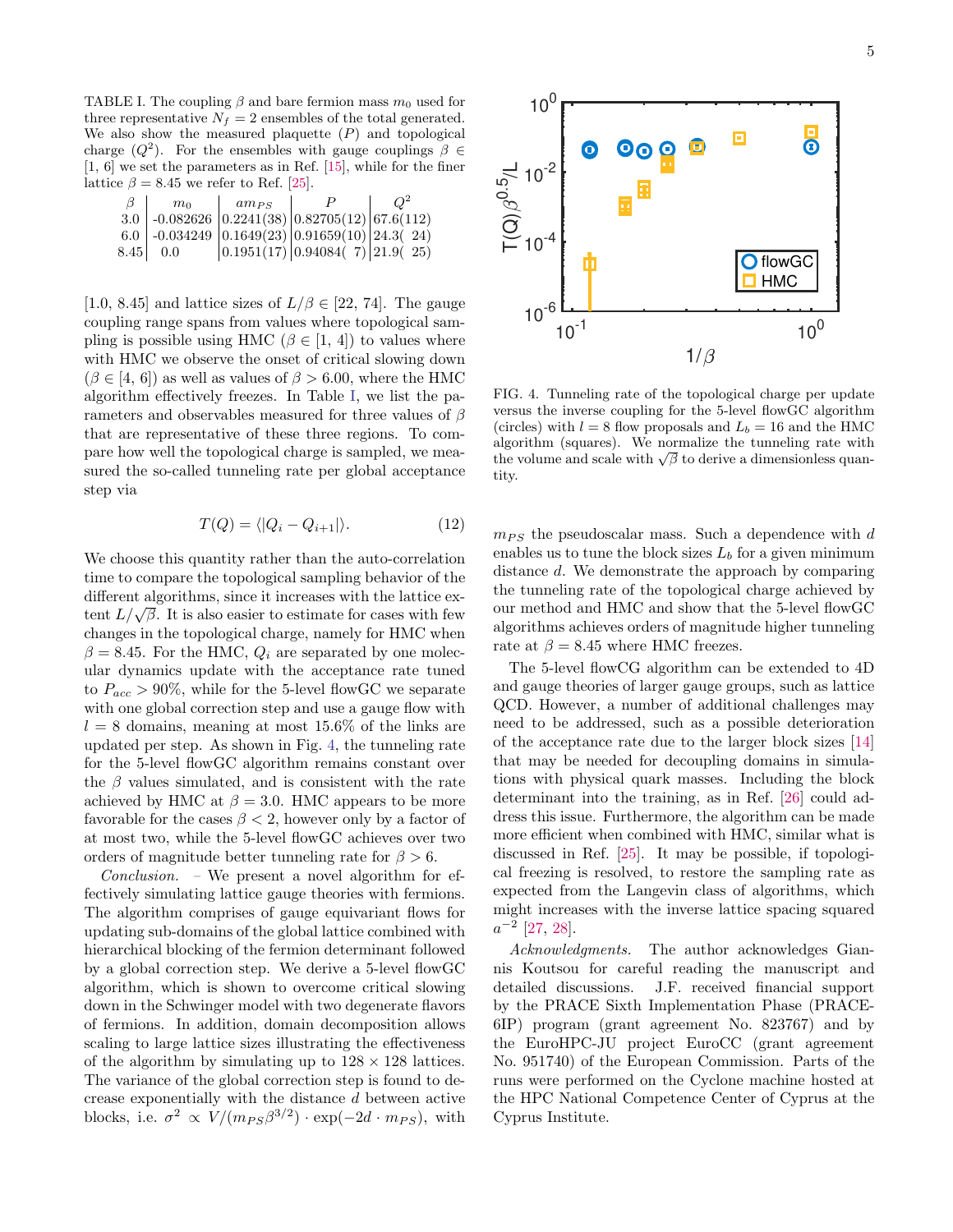- <span id="page-5-0"></span>[1] Nikolai Husung, Peter Marquard, and Rainer Sommer, "The asymptotic approach to the continuum of lattice QCD spectral observables," (2021), [arXiv:2111.02347](http://arxiv.org/abs/2111.02347) [\[hep-lat\].](http://arxiv.org/abs/2111.02347)
- <span id="page-5-1"></span>[2] S. Duane, A. D. Kennedy, B. J. Pendleton, and D. Roweth, "Hybrid Monte Carlo," [Phys. Lett. B](http://dx.doi.org/10.1016/0370-2693(87)91197-X) 195, [216–222 \(1987\).](http://dx.doi.org/10.1016/0370-2693(87)91197-X)
- <span id="page-5-2"></span>[3] Steven A. Gottlieb, W. Liu, D. Toussaint, R. L. Renken, and R. L. Sugar, "Hybrid Molecular Dynamics Algorithms for the Numerical Simulation of Quantum Chromodynamics," Phys. Rev. D 35[, 2531–2542 \(1987\).](http://dx.doi.org/ 10.1103/PhysRevD.35.2531)
- <span id="page-5-3"></span>[4] Stefan Schaefer, Rainer Sommer, and Francesco Virotta (ALPHA), "Critical slowing down and error analysis in lattice QCD simulations," [Nucl. Phys. B](http://dx.doi.org/10.1016/j.nuclphysb.2010.11.020) 845, 93–119 [\(2011\),](http://dx.doi.org/10.1016/j.nuclphysb.2010.11.020) [arXiv:1009.5228 \[hep-lat\].](http://arxiv.org/abs/1009.5228)
- <span id="page-5-4"></span>[5] Martin Luscher, "Trivializing maps, the Wilson flow and the HMC algorithm," [Commun. Math. Phys.](http://dx.doi.org/ 10.1007/s00220-009-0953-7) 293, 899– [919 \(2010\),](http://dx.doi.org/ 10.1007/s00220-009-0953-7) [arXiv:0907.5491 \[hep-lat\].](http://arxiv.org/abs/0907.5491)
- <span id="page-5-5"></span>[6] Gurtej Kanwar, Michael S. Albergo, Denis Boyda, Kyle Cranmer, Daniel C. Hackett, Sébastien Racanière, Danilo Jimenez Rezende, and Phiala E. Shanahan, "Equivariant flow-based sampling for lattice gauge theory," [Phys. Rev. Lett.](http://dx.doi.org/ 10.1103/PhysRevLett.125.121601) 125, 121601 (2020), [arXiv:2003.06413 \[hep-lat\].](http://arxiv.org/abs/2003.06413)
- <span id="page-5-6"></span>[7] Luigi Del Debbio, Joe Marsh Rossney, and Michael Wilson, "Efficient modeling of trivializing maps for lattice  $\phi$ 4 theory using normalizing flows: A first look at scalability," Phys. Rev. D 104[, 094507 \(2021\),](http://dx.doi.org/ 10.1103/PhysRevD.104.094507) [arXiv:2105.12481](http://arxiv.org/abs/2105.12481) [\[hep-lat\].](http://arxiv.org/abs/2105.12481)
- <span id="page-5-7"></span>[8] Andreas Frommer, Karsten Kahl, Stefan Krieg, Björn Leder, and Matthias Rottmann, "Adaptive Aggregation Based Domain Decomposition Multigrid for the Lattice Wilson Dirac Operator," [SIAM J. Sci. Comput.](http://dx.doi.org/10.1137/130919507) 36, [A1581–A1608 \(2014\),](http://dx.doi.org/10.1137/130919507) [arXiv:1303.1377 \[hep-lat\].](http://arxiv.org/abs/1303.1377)
- [9] Martin Lüscher, "Solution of the dirac equation in lattice qcd using a domain decomposition method," [Computer](http://dx.doi.org/10.1016/s0010-4655(03)00486-7) [Physics Communications](http://dx.doi.org/10.1016/s0010-4655(03)00486-7) 156, 209–220 (2004).
- <span id="page-5-8"></span>[10] Martin Luscher, "Local coherence and deflation of the low quark modes in lattice QCD," JHEP 07[, 081 \(2007\),](http://dx.doi.org/10.1088/1126-6708/2007/07/081) [arXiv:0706.2298 \[hep-lat\].](http://arxiv.org/abs/0706.2298)
- <span id="page-5-9"></span>[11] Andreas Stathopoulos, Jesse Laeuchli, and Kostas Orginos, "Hierarchical probing for estimating the trace of the matrix inverse on toroidal lattices," (2013), [arXiv:1302.4018 \[hep-lat\].](http://arxiv.org/abs/1302.4018)
- <span id="page-5-10"></span>[12] Marco Cè, Leonardo Giusti, and Stefan Schaefer, "A local factorization of the fermion determinant in lattice QCD," Phys. Rev. D 95[, 034503 \(2017\),](http://dx.doi.org/ 10.1103/PhysRevD.95.034503) [arXiv:1609.02419 \[hep-lat\].](http://arxiv.org/abs/1609.02419)
- <span id="page-5-11"></span>[13] Marco Cè, Leonardo Giusti, and Stefan Schaefer, "Domain decomposition, multi-level integration and exponential noise reduction in lattice QCD," [Phys. Rev. D](http://dx.doi.org/10.1103/PhysRevD.93.094507) 93[, 094507 \(2016\),](http://dx.doi.org/10.1103/PhysRevD.93.094507) [arXiv:1601.04587 \[hep-lat\].](http://arxiv.org/abs/1601.04587)
- <span id="page-5-12"></span>[14] Jacob Finkenrath, Francesco Knechtli, and Bjorn Leder, "Fermions as Global Correction: the QCD Case," [Comput. Phys. Commun.](http://dx.doi.org/ 10.1016/j.cpc.2013.01.020) 184, 1522–1534 (2013), [arXiv:1204.1306 \[hep-lat\].](http://arxiv.org/abs/1204.1306)
- <span id="page-5-13"></span>[15] N. Christian, K. Jansen, K. Nagai, and B. Pollakowski, "Scaling test of fermion actions in the Schwinger model," Nucl. Phys. B 739[, 60–84 \(2006\),](http://dx.doi.org/10.1016/j.nuclphysb.2006.01.029) [arXiv:hep-lat/0510047.](http://arxiv.org/abs/hep-lat/0510047)
- <span id="page-5-14"></span>[16] Francesco Knechtli and Ulli Wolff (Alpha), "Dynamical fermions as a global correction," [Nucl. Phys. B](http://dx.doi.org/10.1016/S0550-3213(03)00369-9) 663, 3–32

[\(2003\),](http://dx.doi.org/10.1016/S0550-3213(03)00369-9) [arXiv:hep-lat/0303001.](http://arxiv.org/abs/hep-lat/0303001)

- <span id="page-5-15"></span>[17] M. A. Clark and A. D. Kennedy, "Asymptotics of Fixed Point Distributions for Inexact Monte Carlo Algorithms," Phys. Rev. D 76[, 074508 \(2007\),](http://dx.doi.org/10.1103/PhysRevD.76.074508) [arXiv:0705.2014 \[hep-lat\].](http://arxiv.org/abs/0705.2014)
- <span id="page-5-16"></span>[18] A. D. Kennedy, P. J. Silva, and M. A. Clark, "Shadow Hamiltonians, Poisson Brackets, and Gauge Theories," Phys. Rev. D 87[, 034511 \(2013\),](http://dx.doi.org/ 10.1103/PhysRevD.87.034511) [arXiv:1210.6600 \[hep](http://arxiv.org/abs/1210.6600)[lat\].](http://arxiv.org/abs/1210.6600)
- <span id="page-5-17"></span>[19] M. S. Albergo, G. Kanwar, and P. E. Shanahan, "Flowbased generative models for Markov chain Monte Carlo in lattice field theory," Phys. Rev. D 100[, 034515 \(2019\),](http://dx.doi.org/10.1103/PhysRevD.100.034515) [arXiv:1904.12072 \[hep-lat\].](http://arxiv.org/abs/1904.12072)
- [20] Laurent Dinh, Jascha Sohl-Dickstein, and Samy Bengio, "Density estimation using real nvp," (2017), [arXiv:1605.08803 \[cs.LG\].](http://arxiv.org/abs/1605.08803)
- <span id="page-5-18"></span>[21] Danilo Jimenez Rezende and Shakir Mohamed, "Variational inference with normalizing flows," (2016), [arXiv:1505.05770 \[stat.ML\].](http://arxiv.org/abs/1505.05770)
- <span id="page-5-19"></span>[22] Michael S. Albergo, Denis Boyda, Daniel C. Hackett, Gurtej Kanwar, Kyle Cranmer, Sébastien Racanière, Danilo Jimenez Rezende, and Phiala E. Shanahan, "Introduction to Normalizing Flows for Lattice Field Theory," (2021), [arXiv:2101.08176 \[hep-lat\].](http://arxiv.org/abs/2101.08176)
- <span id="page-5-20"></span>[23] Martin Luscher, "Schwarz-preconditioned HMC algorithm for two-flavour lattice QCD," [Comput. Phys. Com](http://dx.doi.org/10.1016/j.cpc.2004.10.004)mun. 165[, 199–220 \(2005\),](http://dx.doi.org/10.1016/j.cpc.2004.10.004) [arXiv:hep-lat/0409106.](http://arxiv.org/abs/hep-lat/0409106)
- <span id="page-5-21"></span>[24] Martin Luscher, "Lattice QCD and the Schwarz alternating procedure," JHEP 05[, 052 \(2003\),](http://dx.doi.org/ 10.1088/1126-6708/2003/05/052) [arXiv:hep](http://arxiv.org/abs/hep-lat/0304007)[lat/0304007.](http://arxiv.org/abs/hep-lat/0304007)
- <span id="page-5-22"></span>[25] David Albandea, Pilar Hernández, Alberto Ramos, and Fernando Romero-López, "Topological sampling through windings," [Eur. Phys. J. C](http://dx.doi.org/ 10.1140/epjc/s10052-021-09677-6) 81, 873 (2021), [arXiv:2106.14234 \[hep-lat\].](http://arxiv.org/abs/2106.14234)
- <span id="page-5-23"></span>[26] Michael S. Albergo, Gurtej Kanwar, Sébastien Racanière, Danilo J. Rezende, Julian M. Urban, Denis Boyda, Kyle Cranmer, Daniel C. Hackett, and Phiala E. Shanahan, "Flow-based sampling for fermionic lattice field theories," (2021), [arXiv:2106.05934 \[hep-lat\].](http://arxiv.org/abs/2106.05934)
- <span id="page-5-24"></span>[27] Laurent Baulieu and Daniel Zwanziger, "QCD(4) from a five-dimensional point of view," [Nucl. Phys. B](http://dx.doi.org/ 10.1016/S0550-3213(00)00176-0) 581, [604–640 \(2000\),](http://dx.doi.org/ 10.1016/S0550-3213(00)00176-0) [arXiv:hep-th/9909006.](http://arxiv.org/abs/hep-th/9909006)
- <span id="page-5-25"></span>[28] Martin Luscher and Stefan Schaefer, "Nonrenormalizability of the HMC algorithm," [JHEP](http://dx.doi.org/ 10.1007/JHEP04(2011)104) 04[, 104 \(2011\),](http://dx.doi.org/ 10.1007/JHEP04(2011)104) [arXiv:1103.1810 \[hep-lat\].](http://arxiv.org/abs/1103.1810)
- <span id="page-5-26"></span>[29] Denis Boyda, Gurtej Kanwar, Sébastien Racanière, Danilo Jimenez Rezende, Michael S. Albergo, Kyle Cranmer, Daniel C. Hackett, and Phiala E. Shanahan, "Sampling using  $SU(N)$  gauge equivariant flows," [Phys. Rev.](http://dx.doi.org/10.1103/PhysRevD.103.074504) D 103[, 074504 \(2021\),](http://dx.doi.org/10.1103/PhysRevD.103.074504) [arXiv:2008.05456 \[hep-lat\].](http://arxiv.org/abs/2008.05456)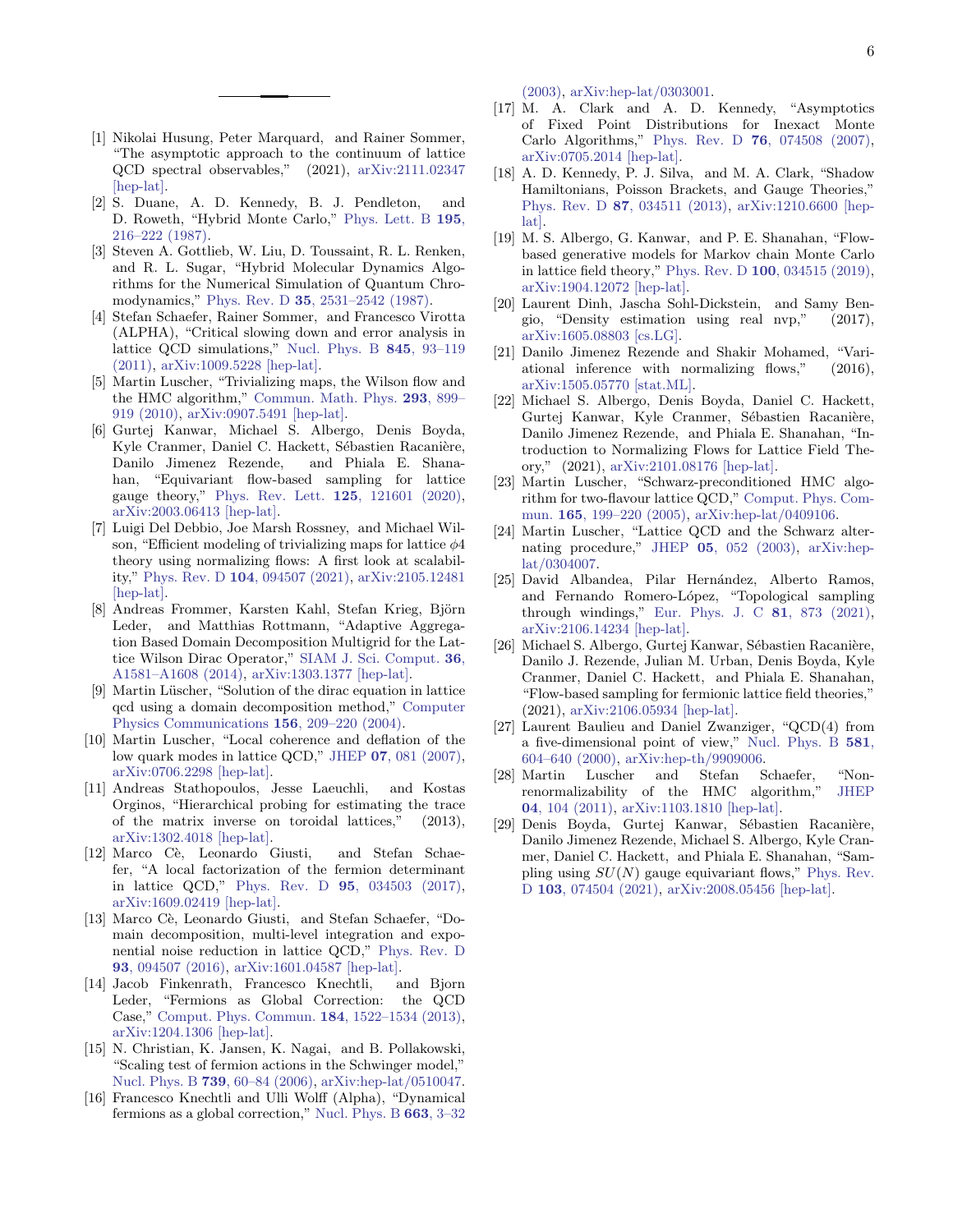## Supplemental Material: Details on runs with global fermionic correction steps

Details on runs with 5 level flowGC algorithm. – For the global correction step algorithm driven by the gauge equivariant flow the target Boltzmann weight is given by

$$
P(U) = Z^{-1} \left( \prod_{j}^{N_f} \det D_j(U) \right) e^{-\beta S_g(U)} \qquad (13)
$$

with the partition sum  $Z$ , which we will drop from now on. Now, using domain decomposition we can split the action into

$$
\rho(U) = P^{(4)} \cdot \prod_{j=1}^{N_b} \left( P_j^{(3)} P_j^{(2)} \prod_{k=1}^{N_l} P_{k,j}^{(1)} \right)
$$
  
= det  $D^2(U) \cdot \exp{\{-\beta S_g(U)\}}$  (14)

where the parts  $P_j^{(3)}, P_j^{(2)}, P_{k,j}^{(1)}$  does not include links of other active domains i with  $i \neq j$ .

Now, we can introduce a 5 level hierarchical filter step with the distributions

0) 
$$
\tilde{\rho} = \rho_{trivial}(m^{-1}(U_l^{(k,j)})) \prod_{i=0}^{N_{coupling}} \det J(g_i^{-1}(\{\alpha_i^{(0)}\}))
$$
  
\n1)  $P_{k,j}^{(1)} = \exp \left\{ -\left(\beta - \sum_{i=2}^{N_{lvl}} \delta \beta_i^{(1)}\right) S_g(U_l^{(k,j)}) \right\}$   
\n2)  $P_j^{(2)} = \exp \left\{ 2\left(1 - \sum_{i=3}^{N_{lvl}} \delta \beta_i^{(2)}\right) \cdot \ln \det D_b(U_{L_b}^{(j)}) - \delta \beta_2^{(1)} \sum_{k=1}^{N_l} S_g(U_l^{(k,j)}) \right\}$   
\n3)  $P_j^{(3)} = \exp \left\{ -\delta \beta_4^{(3)} \cdot \ln \det D_{3b}(U_{3L_b}^{(j)}) + \delta \beta_3^{(2)} \cdot \ln \det D_b(U_{L_b}^{(j)}) - \delta \beta_3^{(1)} \sum_{k=1}^{N_l} S_g(U_{L_b}^{(k,j)}) \right\}$   
\n4)  $P^{(4)} = \exp \left\{ 2 \cdot \ln \det S(U) + \sum_{j=1}^{N_b} \left[ \delta \beta_4^{(3)} \ln \det D_{3b}(U_{3L_b}^{(j)}) + \delta \beta_4^{(2)} \ln \det D_b(U_{L_b}^{(j)}) - \delta \beta_4^{(1)} \sum_{k=1}^{N_l} S_g(U_{L_b}^{(k,j)}) \right] \right\}$  (15)

with  $N_{lvl}$  the number of levels,  $N_l$  the number of subdomains within a block of length  $L_b$  and  $N_b$  the number of active blocks. Step 0) to 3) can be performed for each block  $j$  or  $k$  independently while only step 4) includes global correlations. Note that if  $L_b > 8$  the domain  $L_b \times L_b$  is further decomposed into  $l \times l$  subdomains with  $l = 8$ . Step 0) and 1) is then performed on each subdomain  $k$  individual. Each step can be iterated as illustrated in Fig. [5.](#page-7-0)

*Parameter tuning.* - Now, the parameters  $\delta \beta_i^{(j)}$  can be tuned by minimizing the variance of the higher level accept/reject steps utilizing the co-variance between the different action parts, see also Ref. [\[14\]](#page-5-12). We can write the action of the ith level step as

$$
S_i(U) = \sum_{j=0}^i \beta_i^{(j)} S^{(j)}(U), \qquad i = 1, 2, \dots, n \quad (16)
$$

with the difference of the actions

$$
\Delta_i = S_i(U') - S_i(U). \tag{17}
$$

Now, we can introduce a cost-ordered hierarchy, where the more expensive, larger term, such as the Schur complements do not enter the low level accept–reject steps. This implies  $\beta_i^{(j)} = 0$  for  $i < j$ . Moreover, the additional parameters have to sum up to the target parameters, namely  $\sum_{i=1}^{n} \beta_i^{(j)} = \beta^{(j)}$ .

Now, minimizing the variance starting from the top level leads to a coupled linear systems which can be exactly solved. The system of linear equations is given in the order  $i = n, n - 1, \ldots, 1$  by

<span id="page-6-0"></span>
$$
2C^{(jj)}\beta_i^{(j)} + \sum_{\substack{k=0\\k\neq j}}^i C^{(jk)}\beta_i^{(k)} = -C^{(ji)}\beta_i^{(i)}, \quad j = 0, \cdots, i-1
$$

(18) with the co-variance  $C^{jk} = \langle \Delta^{(j)} \Delta^{(k)} \rangle - \langle \Delta^{(j)} \rangle \langle \Delta^{(k)} \rangle$ of the difference  $\Delta^{(j)} = S^{(j)}(U') - S^{(j)}(U)$ . Implying the constrain  $\beta_i^{(i)} = \beta^{(i)} - \sum_{j=i+1}^n \beta_j^{(i)}$  the linear equation system eq. [\(18\)](#page-6-0) can be solved, resulting into  $\beta_i^{(0)}, \ldots, \beta_i^{i-1}$ . We present in table [II](#page-8-0) the optimal parameters for the runs with  $d = 16$  and  $L = 128$  at the three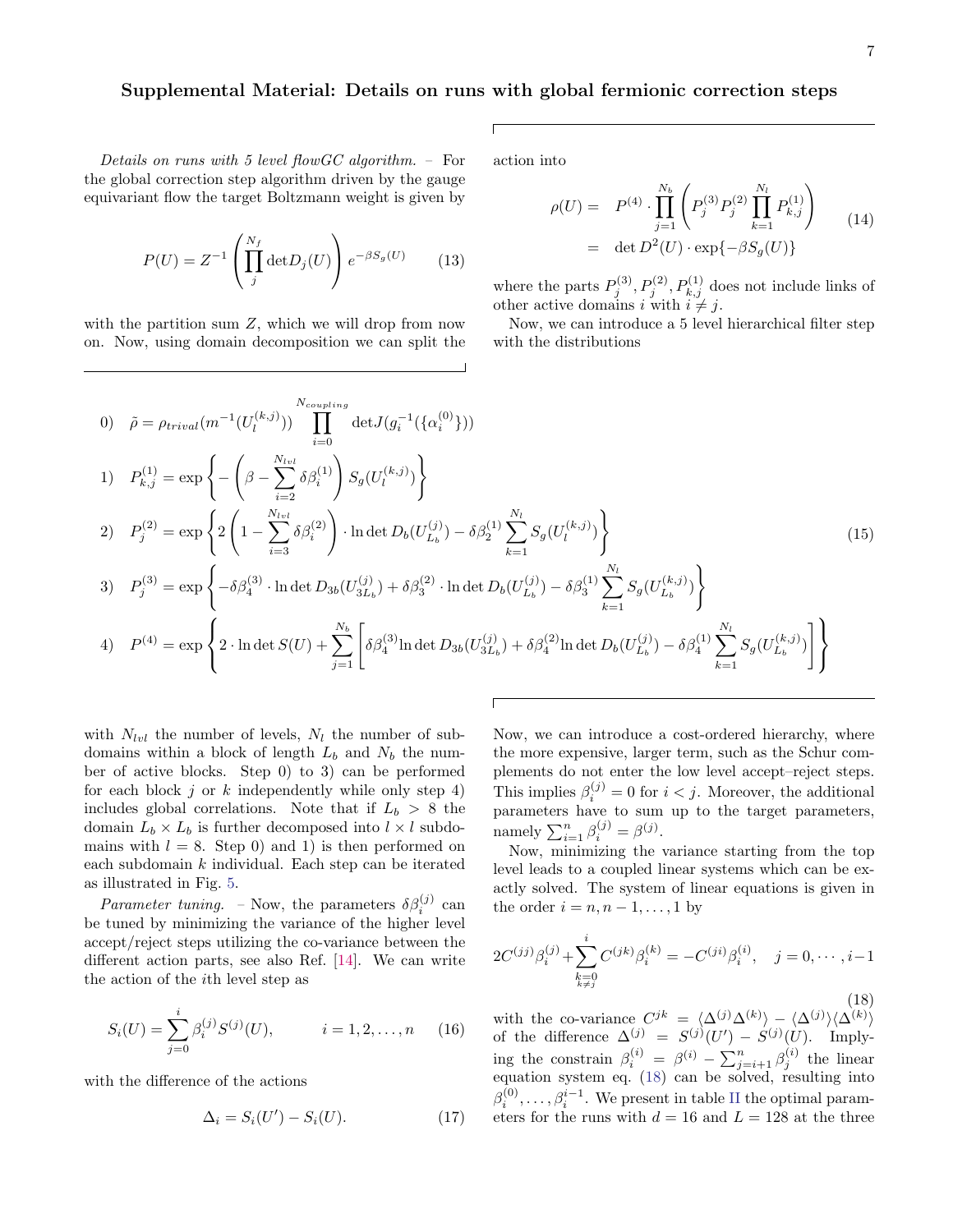

<span id="page-7-0"></span>FIG. 5. The schema illustrates the different levels of the 5 level flowGC algorithm.



<span id="page-7-1"></span>FIG. 6. The fit shows the dependence of the variance of the global correction steps, within the 5 level flowGC algorithm on giobal correction steps, within the 5 level how GC algorithm on<br>the distance between active blocks  $d/\sqrt{\beta}$ , on the pseudoscalar the distance between active blocks  $a/\sqrt{p}$ , on the pseudoscalar meson mass  $m_{PS}\sqrt{\beta}$  and the volume  $V/\beta$ . The runs with different distances, denoted as  $-d$  are performed at parameters listed in Tab. [I](#page-4-0) while runs with different pseudoscalar masses are denoted by  $-m$  and performed at constant  $d = 16$  and lattice extend  $L = 64$  at the three different  $\beta$  values.

different gauge couplings  $\beta = 3.0, 6.0, 8.45$  with Wilson mass parameters  $m_0 = -0.082626, -0.034249, 0.0$ , respectively. The parameters nicely illustrate the correlations between the different parts of the fermion action, i.e. roughly the full contribution of  $\log P_j^{(2)}$  is compensated within  $\log P_j^{(3)}$  and similar for  $\sum_j \log P_j^{(3)}$  within  $\log P^{(4)}$ . In general, by including fermions the gauge coupling of the pure gauge proposal shifts towards larger values. That is expected, i.e. first contribution of the socalled hopping parameter expansion of the determinant of D comes with a positive contribution of  $S_q$ .

Dependencies of the variance. – To estimate dependencies of the variance in the final global correction step of the 5 level flowGC we generated a set of 35 simulations at different gauge couplings  $\beta = 3.0, 6.0, 8.45,$  different volumes with  $L = 64, 96, 128$ , different distances  $d = 8, 16, 32$  and various pseudoscalar masses between  $am_{PS} \in [0.12, 0.73]$  using  $l = 8$  gauge flow updates. We found

$$
\sigma^2 = A \cdot \frac{V}{m_{PS} \beta^{3/2}} \cdot \exp\{-B \cdot d m_{PS}\} \tag{19}
$$

with  $A = 0.0030(1)$  and  $B = 2.4062(59)$ . The dependence is depict in Fig. [6](#page-7-1) for the distance d and the pseudoscalar mass  $m_{PS}$ , while the dependence on the volume V and gauge coupling  $\beta$  is shown in Fig. [3.](#page-3-0) The fit in  $d \cdot m_{PS}$  with  $\chi^2/dof = 21$  captures the overall dependence quite well. Note that, although we employ flow updates of domain with  $l = 8$ , for smaller pseudoscalar masses as well as for smaller  $\beta$  the acceptance rate of the lower filter might drop such that the overall updated fraction of the gauge links can drop under 15.6%. This leads to a smaller variance  $\sigma^2$ , which is the case for most of the  $\beta = 3.0$  runs. This makes it difficult to estimate the direct pseudoscalar mass dependence, i.e. if we optimize the leading  $am_{PS}$  dependence of  $\sigma^2$  via the minimal mize the leading  $\dim_{PS}$  dependence of  $\sigma$ -via  $\chi^2$ , we find  $\sigma^2 \propto 1/(m_{PS}\sqrt{\beta})^x$  with  $x = 1.2$ .

Note that the exponential suppression with the distance of the global filter step, lead to an exponential increase of the fourth filter step. However, because the corresponding term only contains contribution from a single active domain, this can be mitigated via additional iterations on the last filter level.

Remarks on cost scaling. – The computational cost of the flowGC algorithm during the Monte Carlo sampling depends mainly on the acceptance rate and the calculation of the determinant ratios. Towards larger lattices, higher dimensions and gauge theories of larger gauge groups, such as lattice QCD, the calculation of the determinants ratios requires alternative methods. A possible way out is based on stochastic estimation which can be used within the hierarchical filter steps, as discussed in Ref. [\[14\]](#page-5-12). The stochastic noise scales, similar to the exact weight, with the volume.

Thus the computational cost for a gauge theory in D dimensions is given by

cost 
$$
\propto \left( c_{3d} \frac{N_b \cdot n_3 \cdot V_{3d}}{a^D} + c_{gl} \frac{V_{gl}}{a^D} \right) \cdot
$$
  
1/erfc  $\left\{ \left[ \frac{A' \cdot V}{8m_{PS} a^{D+1}} e^{-B' \cdot d m_{PS}} \right]^{1/2} \right\}$  (20)